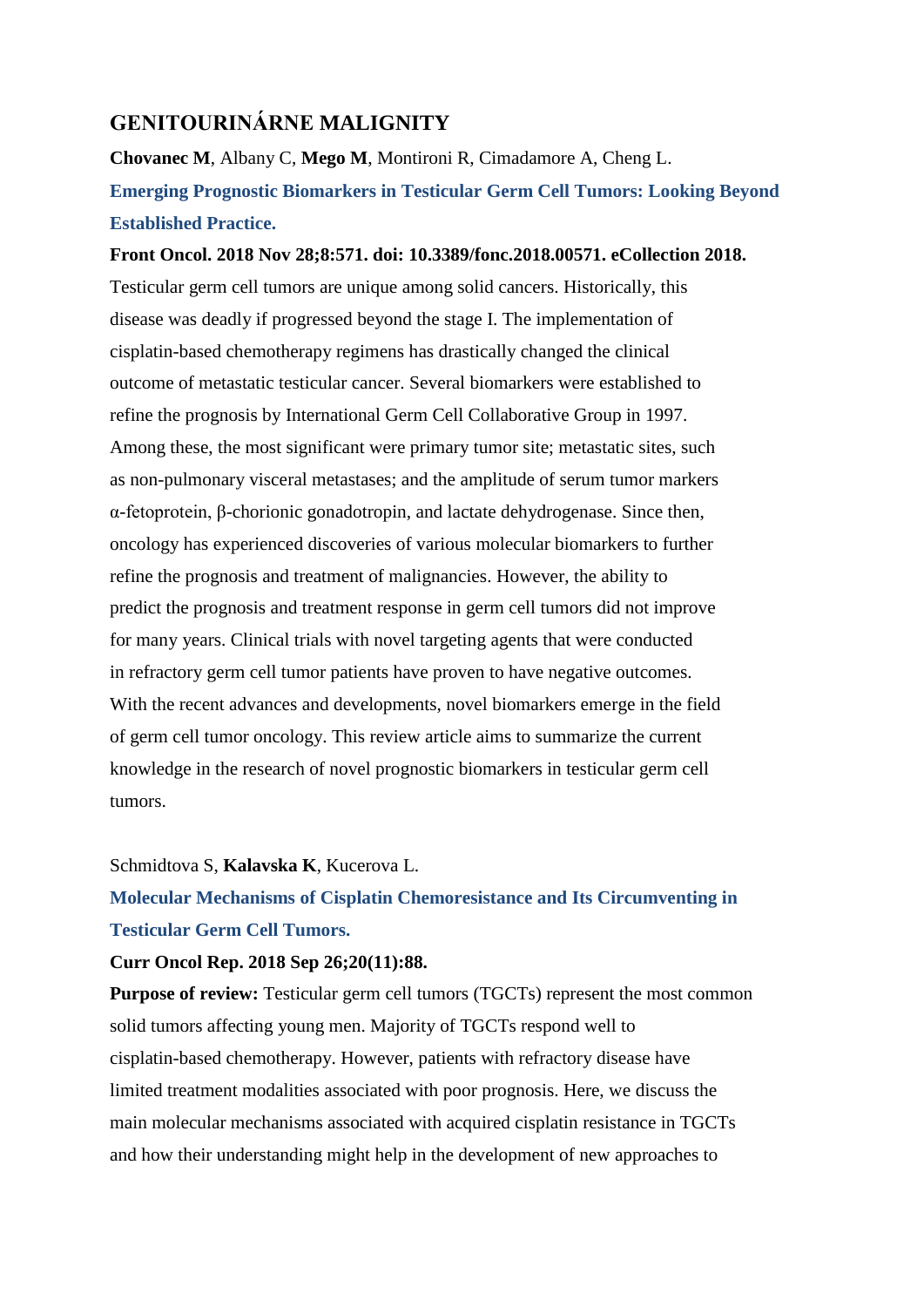tackle this clinically relevant problem. We also discuss recent data on the strategies of circumventing the cisplatin resistance from different tumor types potentially efficient also in TGCTs.

**Recent findings:** Recent data regarding deregulation of various signaling pathways as well as genetic and epigenetic mechanisms in cisplatin-resistant TGCTs have contributed to understanding of the mechanisms related to the resistance to cisplatin-based chemotherapy in these tumors. Understanding of these mechanisms enabled explaining why majority but not all TGCTs patients are curable with cisplatin-based chemotherapy. Moreover, it could lead to the development of more effective treatment of refractory TGCTs and potentially other solid tumors resistant to platinum-based chemotherapy. This review provides additional insights into mechanisms associated with cisplatin resistance in TGCTs, which is a complex phenomenon, and there is a need for novel modalities to overcome it.

**Chovanec M**, Cheng L. **Molecular characterization of testicular germ cell tumors: chasing the underlying pathways. Editorial. Future Oncol. 2019 Jan;15(3):227-229.**

# **PODPORNÁ LIEČBA**

Ricna D, Lengerova M, Bezdicek M, Kocmanova I, **Drgona L,** Weinbergerova B, Mayer J, Racil Z.

**Detection and identification of fungi in bronchoalveolar lavage fluid from immunocompromised patients using panfungal PCR.**

### **Folia Microbiol (Praha). 2018 Dec 8.**

Rapid diagnostics of fungal pneumonia and initiation of appropriate therapy are still challenging. In this study, we used two panfungal assays to test bronchoalveolar lavage fluid (BALF) samples to prove their ability to confirm invasive fungal disease diagnosis and identify causative agents. Two methods targeting different fungal rDNA regions were used, and the obtained PCR products were sequenced directly or after cloning. In total, 106 BALF samples from 104 patients were tested. After sequencing, we obtained 578 sequences. Four hundred thirty-seven sequences were excluded from further analysis due to duplication